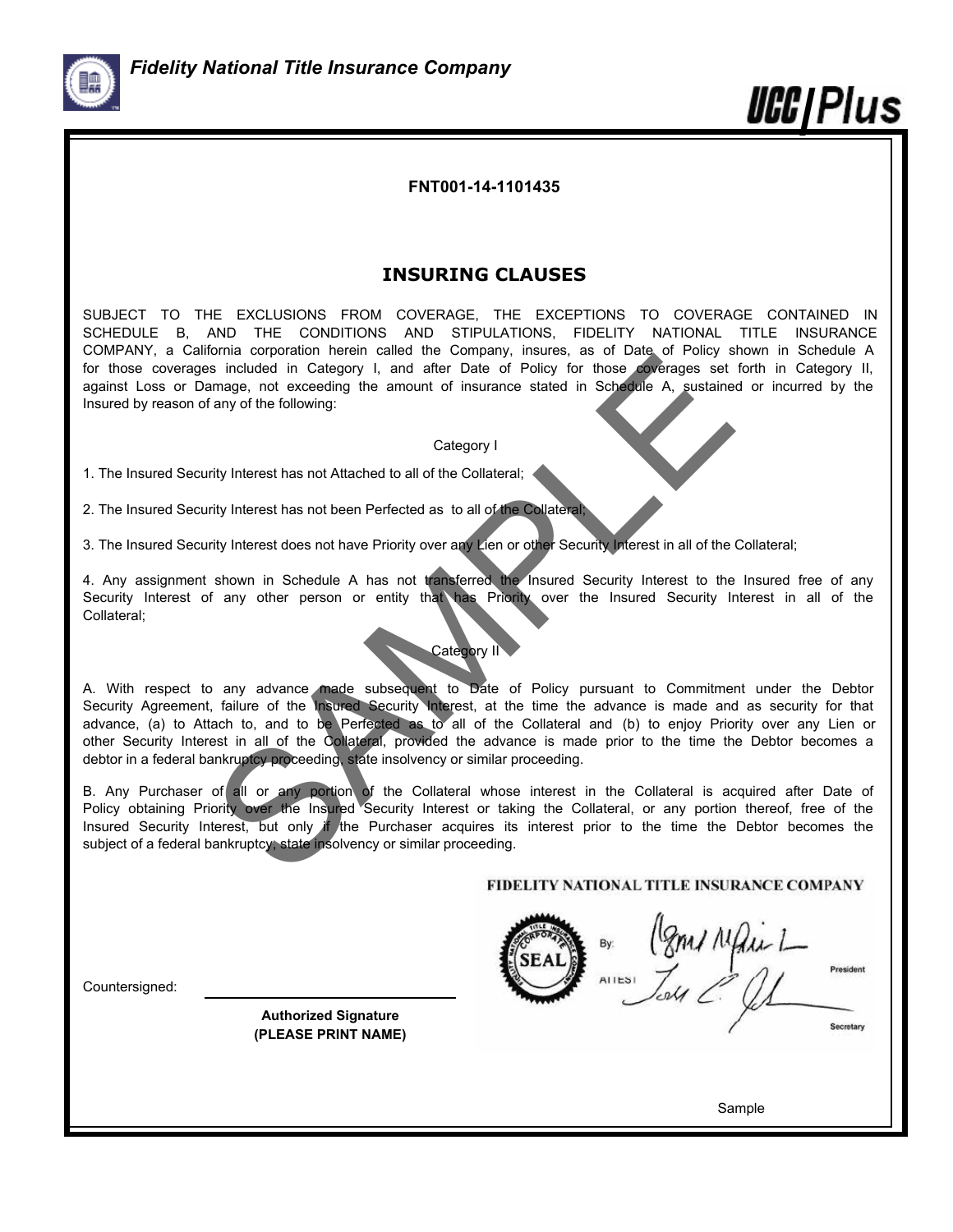# **EXCLUSIONS FROM COVERAGE**

The following matters are expressly excluded from the coverage of this policy and the Company will not pay Loss or Damage, costs, attorneys' fees or expenses which arise by reason of:

1. Defects, liens, encumbrances, adverse claims or other matters: (a) created, suffered, assumed or agreed to by the Insured Claimant;

(b) not known to the Company, not filed in the Public Records at Date of Policy, but known to the Insured Claimant and not disclosed in writing to the Company by the Insured Claimant prior to the date the Insured Claimant became an Insured under this policy; (c) resulting in no Loss or Damage to the Insured Claimant; or

(d) resulting in Loss or Damage which would not have been sustained if the Insured Claimant had paid Value for the Insured Security Interest.

2. Any claim by reason of the operation of federal bankruptcy, state insolvency, or similar creditors' rights laws that the Insured Security Interest in whole or part constitutes, or was created by, a fraudulent conveyance, fraudulent transfer,equitable subordination or preference arising out of the transaction creating the Insured Security Interest on Date of Policy or at the time future loan advances are made, *provided*, *however,* that thisexclusion shall not apply to any preference claim under federal bankruptcy law based on the failure of the security interest to be perfected.

- 3*.* Lack of Attachment of the Insured Security Interest to any portion of the Collateral consisting of Proceeds if those Proceeds are not Identifiable.
- Lack of Perfection of the Insured Security Interest in the entirety or any portion of the Collateral as the result of:

(a) the incorrectness of any of the information set out in Schedule A except for: (i) information that the company has failed to transcribe correctly from the source of such information;(ii) information relating to the current exact legal name of the Debtor,as set forth in item 2 of Schedule A; and (iii) information relating to the financing statements to be filed in connection with this Policy, as set forth in item 8 of Schedule A.

- (b) the Collateral consisting of Proceeds of other Collateral, where those Proceeds are not Identifiable; or
- (c) any requirement that Perfection be by a method other than any of the following under the Uniform Commercial Code: ( i) by Attachment, (ii) by Filing of a Financing Statement, (iii) by Possession of Possessory Collateral or (iv) by Control of Control Collateral.
- 5. Lack of Priority of the Insured Security Interest, as insured herein, as to all or any portion of the Collateral, over the Rights or Interests of a Purchaser of the Collateral when that Purchaser's claimed Rights or Interests:
	- (a) were derived from a prior owner of the Collateral;
	- (b) were Perfected before Date of Policy by any method other than the Filing of a Financing Statement or, in the case of Possessory Collateral, perfected by possession;

(c) are a Purchase Money Security Interest or a Consignor's Interest, in either case complying with the requirements for Filing and Notice under the Uniform Commercial Code for the Priority of such an interest, respectively;

- (d) are Interests in the Proceeds of the Collateral or the Proceeds of Purchaser's collateral;
- (e) are claimed to have Priority because of an actual or alleged lapse, after Date of Policy, of the filing of a Financing Statement made to Perfect the Insured Security Interest; or
- (f) claiming an interest in the Collateral as a Purchaser from a New Debtor that has become bound by the Debtor Security Agreement.
- 6. Any Lien in any portion of the Collateral held by a Lien Creditor on Date of Policy if the Lien was either
	- (a) suffered by a prior owner of that portion of the Collateral, unless it is Possessory Collateral of which the Insured has Possession or it is Control Collateral of which the Insured has Control; or
	- (b) acquired by a method other than Filing in the Public Records or, in the case of Possessory Collateral, by taking Possession of the Collateral.
- 7. The Interest of a Purchaser of any portion of the Collateral when, with respect to each category of Collateral mentioned below in this exclusion, that Purchaser is, or derives its rights through, any of the following Persons:
	- (a) General Intangible a Licensee in the Ordinary Course of Business;
		- (b) Goods a Buyer or Lessee in the Ordinary Course of Business;
		- (c) Instrument a Holder in Due Course;
		- (d) Letter of Credit a Transferee Beneficiary or Nominated Person;
		- (e) Money or funds from a Deposit Account a transferee not in collusion with
		- (f) Negotiable Document a recipient to whom it has been Duly Negotiated;
		- (g) Certified or uncertified security a protected Purchaser
		- (h) Security Entitlement a Purchaser who gives value and obtains control; and

(i) *Transferable Record* under and as defined in the federal Electronic Signatures in Global and National Commerce Act, the Uniform Electronic Transactions Act, or any other act to which Section 102(a)(2) of the Electronic Signatures in Global and National Commerce Act refers - a Holder having the rights and defenses of a Holder in Due Course or to which a Negotiable Document of Title has been duly negotiated.

- 8. The Priority over the Insured Security Interest of a Purchaser who has Purchased any portion of the Collateral that falls within of any of the categories listed below in this exclusion if the Insured Security Interest has been Perfected only through the Filing of a Financing Statement or automatically by Attachment and the Purchaser has performed those acts listed with respect to each such category: or Date of Policy by any method other than the Filing of a Financing Statement of an the case of<br>
Periodic of Policy Interest or a Consigner's Interest, in either case complying with requirements for Fi<br>
Periodic Collectra
	- (a) Certificated Security Purchaser has Control or Posse
	- (b) Electronic Chattel Paper Purchaser gives Value and obtains Control;
	- (c) Instrument Purchaser has Possession;
	- (d) Letter of Credit Rights Purchaser obtains Co
	- (e) Negotiable Document Purchaser obtains Possession;
	- (f) Securities Account Purchaser gives Value and obtains Control;
	- (g) Security Entitlement Purchaser gives Value and obtains Control;
	- (h) Tangible Chattel Paper Purchaser gives Value and obtains Possession in the Ordinary Course of Purchaser's business: or

(i) *Transferable Record* under and as defined in the federal Electronic Signatures in Global and National Commerce Act, the Uniform Electronic Transactions Act, or any other act to which Section 102(a)(2) of which the Electronic Signatures in Global and National Commerce Act refers - Purchaser has taken control of

- the *Transferable Record* (as those italicized terms are defined in any of those Acts) and is entitled to Priority by complying with hose requirements of the Uniform Commercial Code providing rights and defenses equal to those of a Holder of an Instrument or a Negotiable Document of Title.
- The Priority over the Insured Security Interest of: (a) a Bank as to any portion of the Collateral that constitutes a Deposit Account maintained with it if: (i) it asserts a right of recoupment; (ii) holds a security interest in the Deposit Account; or (iii) asserts a right of set off, but, as to be asserted security interest or right of set- off,this exclusion shall not apply if the Insured is a customer of the Bank with respect to that Deposit Account; or (b) a securities Intermediary or Commodity Intermediary as to any portion of the Collateral that constitutes a Securities Account or Security Entitlement or Commodity Account maintained with it if: (i) it asserts a Right of Recoupment; (ii) holds a security interest in the securities Account, Securities Entitlement or Commodity Account; or (iii) asserts a Right of Set- Off.
- 10. The failure of any Insured to perform any act necessary to maintain the Perfection of the Insured Security Interest after Date of Policy.
- 11. Any change after Date of Policy in any of the following:

a. the information provided in Schedule A;

b. the documents described in Schedule A; or

c. those facts concerning the Debtor or the Collateral that would render the information provided in Schedule A misleading or incomplete or would require the Insured to reperfect the Insured Security Interest in order to maintain its Priority in some or all of the Collateral.

- 12. Consequences of the existence of any anti-assignment statute.
- 13. Any Claim by an Encumbrancer or owner of real property,other than the Debtor,to fixtures on the related real property.
- 14. Any claim or defense arising: (a) with respect to Collateral that is Goods,under the following Articles of the Uniform Commercial Code: Article 2-401 or 2-505 by a seller of Goods, Article 2-711 or 2A-508 by a Buyer or Lessee of rejected Goods, or Article 7-209 or 7-210 by a warehouseman on Goods in its possession; or (b) with respect to Collateral that is Documents, under Article 5-118(b) of the Uniform Commercial Code concerning the rights of an unpaid issuer or nominated party.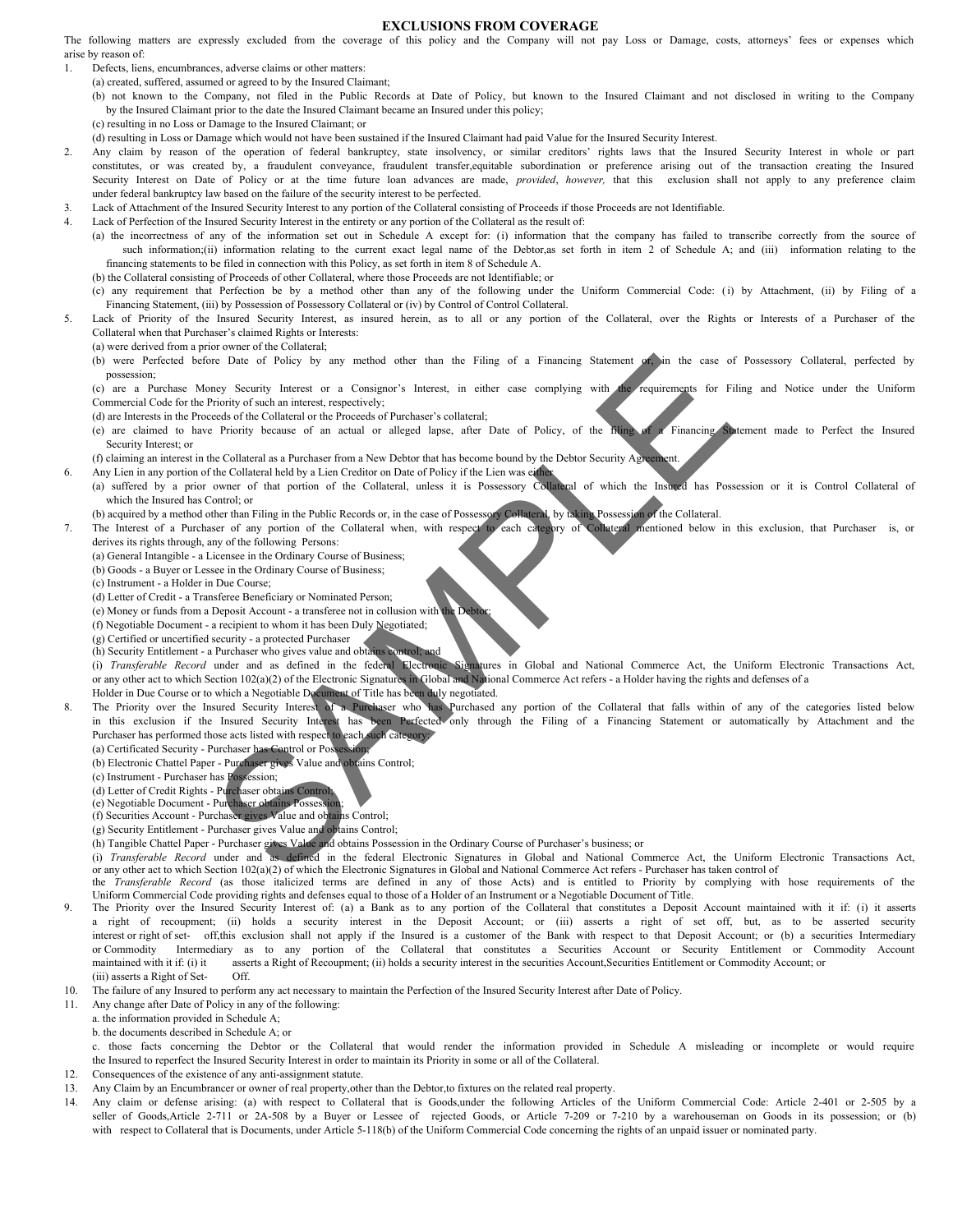# **CONDITIONS AND STIPULATIONS**

#### **1. Definition of Terms.**

The following terms when used in this policy mean:

a. "Collateral": those items of Personal Property and Fixtures described in the Debtor Security Agreement

(1) in which Article 9 of the Uniform Commercial Code authorizes the creation of a Security Interest in the transaction covered by the Debtor Security Agreement; (2) in which the Debtor has rights;

(3) which, except for Electronic Chattel Paper and Transferable Records, are located in the United States of America; and

(4) which are listed in Schedule A, as the said Personal Property and Fixtures exist from time-to-time.

b. "Control Collateral": Deposit Accounts, Electronic Chattel Paper, Investment Property, and Letters-of-Credit Rights.

c. "Debtor": the grantor of the Security Interest under the Debtor Security Agreement.

d. "Debtor Security Agreement": the Security Agreement identified in Schedule A.

e. "File," "Filed" or "Filing": filing, recording or registering in the Public Records.

f. "Filing Office": the governmental or quasi-governmental agency or agencies and their locations shown in Schedule A.

g. "Indebtedness": the sum of the following that are secured by the Debtor Security Agreement:

(I) Advances made by the Insured to or for the benefit of the Debtor on or before Date of Policy;

(2) Advances made by the Insured to or for the benefit of the Debtor subsequent to Date of Policy covered by the Debtor Security Agreement and made Pursuant to Commitment existing on Date of Policy;

(3) Interest and late charges on the Advances;

(4) Amounts reasonably spent or incurred by reason of foreclosure, retention of the Collateral in satisfaction of the Indebtedness, or other legal manner that discharges the Security Interest of the Debtor Security Agreement;

(5) Amounts reasonably spent or incurred to assure compliance with laws, or to protect the Attachment, Perfection, or Priority of the Insured Security Interest prior to the time of the disposition of the Collateral pursuant to an exercise of remedies under the Debtor Security Agreement;

(6) Amounts reasonably spent or incurred to prevent deterioration of the Collateral; and

(7) Any and all other amounts owed to the Insured pursuant to the Debtor Security Agreement.

h. "Insured": the party or parties named in Schedule A and the owner of Indebtedness Secured by the Debtor Security Agreement and each successor ownership of the Indebtedness except a Non-Insured Obligor.

i. "Insured Claimant": an Insured claiming loss or damage.

j. "Insured Security Interest": the Security Interest created by the Debtor Security Agreement in the Collateral.

k. "Loss" or "Damage" shall mean loss or damage arising from the application of any law of the United States of America or of any of the states of the United States of America. For purposes of this definition, the District of Columbia and any territory of the United States shall be considered a state of the United States of

America.

l. "Non-Insured Obligor": an obligor under an indemnity, guarantee, letter of credit, repurchase obligation, surety bond, or other policy of insurance or bond who succeeds to or acquires the Insured Security Interest. m. "Possessory Collateral": Certificated Securities, Instruments, Money, Negotiable

Documents of Title and Tangible Chattel Paper.

n. "Public Records": those records maintained by the Filing Office.

o. "Uniform Commercial Code": Except as used in paragraph 21 of the Exclusions from Coverage, the Uniform Commercial Code in effect in the jurisdiction whose law applies to the event upon which a claim is based. As used in said paragraph, the Uniform Commercial Code as promulgated by the National Conference of Commissioners on Uniform State Laws.

p. "Value of the Collateral": (I) the amount obtained at a Commercially Reasonable Foreclosure Sale; or (2) if no Commercially Reasonable Foreclosure Sale is held, the value as estimated by any appraiser that regularly values such types of Collateral selected by agreement between the Insured Claimant and the Company.

Any capitalized term used in this policy that is not defined in this policy, shall have the meaning given to it in the Uniform Commercial Code. If a term is used in a different manner in an article of the Uniform Commercial Code other than Article 9, then the usage in Article 9 shall control.

# **2. Continuance of Insurance.**

The coverage of this policy shall continue in favor of the Insured so long as the Insured holds the Indebtedness or has liability by reason of any warranty based on the coverage of this policy made by the Insured regarding the Insured Security Interest upon a transfer of the Indebtedness.

## **3. Notice of Claim to be given by Insured Claimant.**

The Insured shall notify, the Company promptly in writing (i) in case of any litigation as set forth in Section 4(a) below, (ii) in case knowledge shall come

to an Insured hereunder of any claim which is adverse to the Insured Security Interest, and which might cause loss or damage for which the Company may be liable by virtue of this policy. If prompt notice shall not be given to the Company, then as to the Insured all liability of the Company shall terminate with regard to the matter or matters for which prompt notice is required; provided, however, that failure to notify the Company shall in no case prejudice the rights of any Insured under this policy unless the Company shall be prejudiced by the failure and then only to the extent of the prejudice.

#### **4. Defense and Prosecution of Actions; Duty of Insured Claimant to Cooperate.**

a. Upon written request by the Insured and subject to the options contained in Section 6 of these Conditions and Stipulations, the Company, at its own cost and without unreasonable delay, shall provide for the defense of an Insured in litigation in which any third party asserts a claim adverse to the Insured Security Interest, but only as to those stated causes of action alleging a defect, lien or encumbrance or other matter Insured against by this policy. The Company shall have the right to select counsel of its choice (subject to the right of the Insured to object for reasonable cause) to represent the Insured as to those stated causes of action and shall not be liable for and will not pay the fees of any other counsel. The Company will not pay any fees, costs or expenses incurred by the Insured in the defense of those causes of action which allege matters not Insured against by this policy.

b. The Company shall have the right, at its own cost, to institute and prosecute any action or proceeding or to do any other act which in its opinion may be necessary or desirable to establish the Insured Security Interest, or to prevent or reduce loss or damage to the Insured. The Company may take any appropriate action under the terms of this policy, whether or not it shall be liable hereunder, and shall not thereby concede liability or waive any provision of this policy. If the Company shall exercise its rights under this paragraph, it shall do so diligently.

c. Whenever the Company shall have brought an action or interposed a defense as required or permitted by the provisions of this policy, the Company may pursue any litigation to final determination by a court of competent jurisdiction and expressly reserves the right, in its sole discretion, to appeal from any adverse judgment or order.

In all cases where this policy permits or requires the Company to prosecute or provide for the defense of any action or proceeding, the Insured shall secure to the Company the right to so prosecute or provide defense in the action or proceeding, all appeals therein, and permit the Company to use, at its option, the name of the Insured for this purpose. Whenever requested by the Company, the Insured, at the Company's expense, shall give the Company all reasonable aid (i) in any action proceeding, securing evidence, obtaining witnesses, prosecuting or defending the action or proceeding, or effecting settlement, and (ii) in any other lawful act which in the opinion of the Company may be - necessary or desirable to establish the Insured Security Interest. If the Company is prejudiced by the failure of the Insured to furnish the required cooperation, the Company's obligations to the Insured under the policy shall terminate, including any liability or obligation to defend, prosecute, or continue any litigation, with regard to the matter or matters requiring such cooperation. d to or for the benefit of the Debtor on or before and have the company and have the control of the control of the control of the control of the control of the control of the control of the control of the control of the co

# **5. Proof of Loss or Damage.**

In addition to and after the notices required under Section 3 of these Conditions and Stipulations have been provided to the Company, a proof of loss or damage signed and sworn to by the Insured Claimant shall be furnished to the Company within 90 days after the Insured Claimant shall ascertain the facts giving rise to the loss or damage. The proof of loss or damage shall describe the matter Insured against by this policy which constitutes the basis of loss or damage and shall State, to the extent possible, the basis of calculating the amount of the loss or damage. If the Company is prejudiced by the failure of the Insured Claimant to provide the required proof of loss or damage, the Company's obligations to the Insured under the policy shall terminate, including any liability or obligation to defend, prosecute, or continue any litigation, with regard to the matter or matters requiring such proof of loss or damage.

In addition, the Insured Claimant may reasonably be required to submit to examination under oath by any authorized representative of the Company and shall produce for examination, inspection and copying, at such reasonable times and places as may be designated by any authorized representative of the Company, all records, books, ledgers, checks, correspondence and memoranda, whether bearing a date before or after Date of Policy, which reasonably pertain to the loss or damage. Further, if requested by any authorized representative of the Company, the Insured Claimant shall grant its permission, in writing, for any authorized representative of the Company to examine, inspect and copy all records, books, ledgers, checks, correspondence and memoranda in the custody or control of a third party, which reasonably pertain to the loss or damage. All information designated as confidential by the Insured Claimant provided to the Company pursuant to this Section shall not be disclosed to others unless, in the reasonable judgment of the Company, it is necessary in the administration of the claim. Failure of the Insured Claimant to submit for examination under oath, produce other reasonably requested information or grant permission to secure reasonably requested information or grant permission